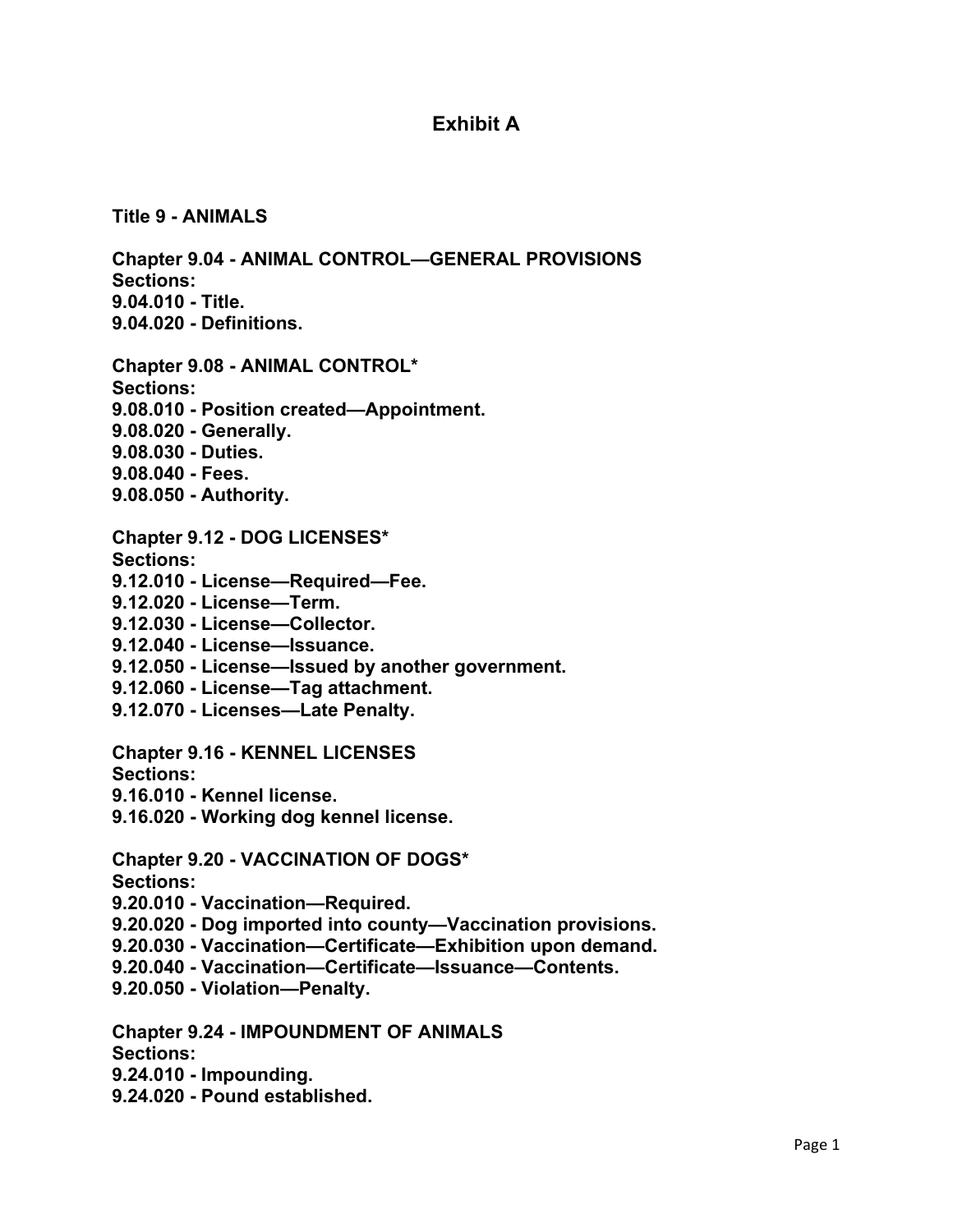**9.24.030 - Stray animals.** 

**Chapter 9.28 - DISPOSITION AND REDEMPTION OF IMPOUNDED ANIMALS Sections:** 

- **9.28.010 Disposition—Generally.**
- **9.28.020 Disposition—Unlicensed dogs.**
- **9.28.030 Impounded animals—Sale.**
- **9.28.040 Impounded animals—Redemption.**
- **9.28.050 Impound fees and other fees.**

**Chapter 9.32 - PROTECTION AGAINST RABIES—QUARANTINE** 

**Sections:** 

- **9.32.010 Suspected rabid or biting dog—Owner's duty.**
- **9.32.020 Quarantine—Procedure.**
- **9.32.030 Quarantine—Violation.**

**Chapter 9.36 - PROHIBITED ACTS** 

- **Sections:**
- **9.36.010 Prohibited acts—Generally.**
- **9.36.020 Interference with use of highways.**
- **9.36.030 Noisy dogs.**
- **9.36.040 Dog nuisances.**
- **9.36.050 Violation—Penalty.**

**Chapter 9.37 - PROHIBITED ACTS—POLICE DOGS** 

**Sections:** 

- **9.37.010 Prohibited activities.**
- **9.37.020 Penalties.**

**Chapter 9.40 - POTENTIALLY DANGEROUS AND VICIOUS DOGS Sections: 9.40.010 - Incorporation of state law. 9.40.020 - Administrative hearing officer. 9.40.030 - Appeals.** 

**Chapter 9.44 - DOG REGULATIONS Sections: 9.44.010 - Definitions. 9.44.020 - Prohibited acts. 9.44.030 - Signs.** 

**9.44.040 - Violation—Penalty.** 

Chapters: Chapter 9.04 - ANIMAL CONTROLSERVICES-GENERAL **PROVISIONS**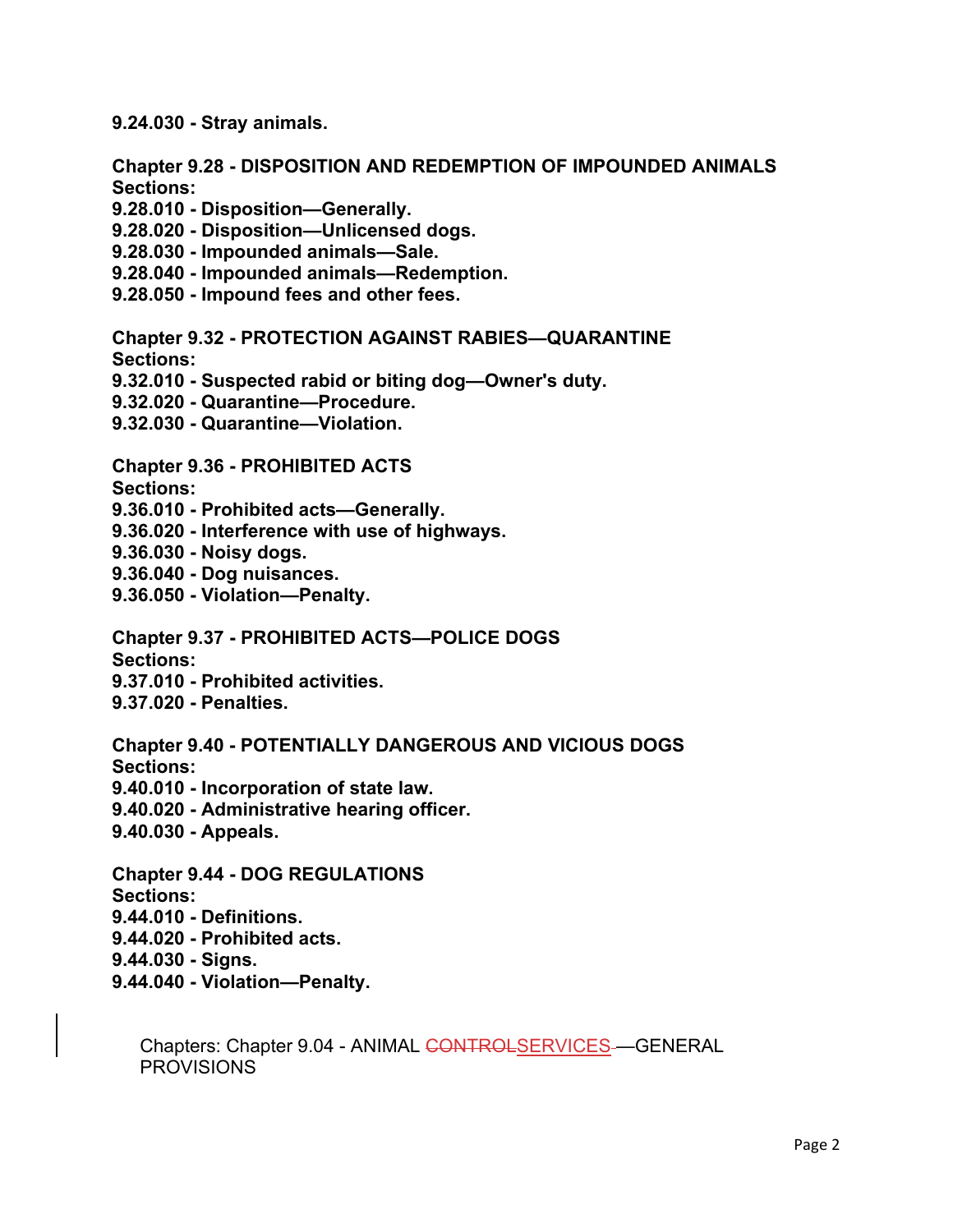**Sections** 9.04.010 - Title.

The ordinance codified in Chapters 9.04 through 9.36 shall be known as the Mono County animal control services ordinance.

(Ord. 399-E § 1, 1971: Ord. 399 § 1, 1970.)

9.04.020 - Definitions.

The following terms, as used in Chapters 9.04 through 9.36, shall have the meaning ascribed to them in this section as follows:

- A. "Dog" includes domesticated coyotes, wolves and similar animals.
- B. "Dog control services officer" is synonymous with "animal control services officer."
- C. "Dog kennel" means any lot, building, structure, enclosure or premises where four or more dogs more than six months of age are kept at the same time, or where any dogs are kept for the purpose of sale or breeding.
- D. "Dog owner" means the owner or custodian of any dog of either sex or of any age.
- E. "Health officer" means the health officer of the county and his authorized assistants.
- F. "Unlicensed dog" means any dog for which the license for the current year has not been paid.
- G. "Vaccination" or "vaccination against rabies" means the inoculation of a dog with a canine chick embryo origin modified live virus rabies vaccine, or canine nerve tissue killed virus rabies vaccine, approved by the health officer or by the United States Public Health Service for use in the prevention of rabies in dogs.
- H. "Working dog" means a dog which is kept or maintained for the purpose of working livestock. "Working dog" does not include a dog kept on a premises with working dogs which does not itself work livestock.
- I. "Working dog kennel" means a kennel where working dogs are kept.

(Ord. 76-399-H §§ 1, 2, 1976; Ord. 399-E § 2, 1971: Ord. 399-D § 4, 1971; Ord. 399-A, 1970; Ord. 399 § 2, 1970.)

Chapter 9.08 - ANIMAL CONTROLSERVICES-\*

Sections:

9.08.010 - Position created—Appointment.

There is created the position of the animal control services director who shall be appointed by the county administrator and shall operate the Mono County Department of AnimalControl Services.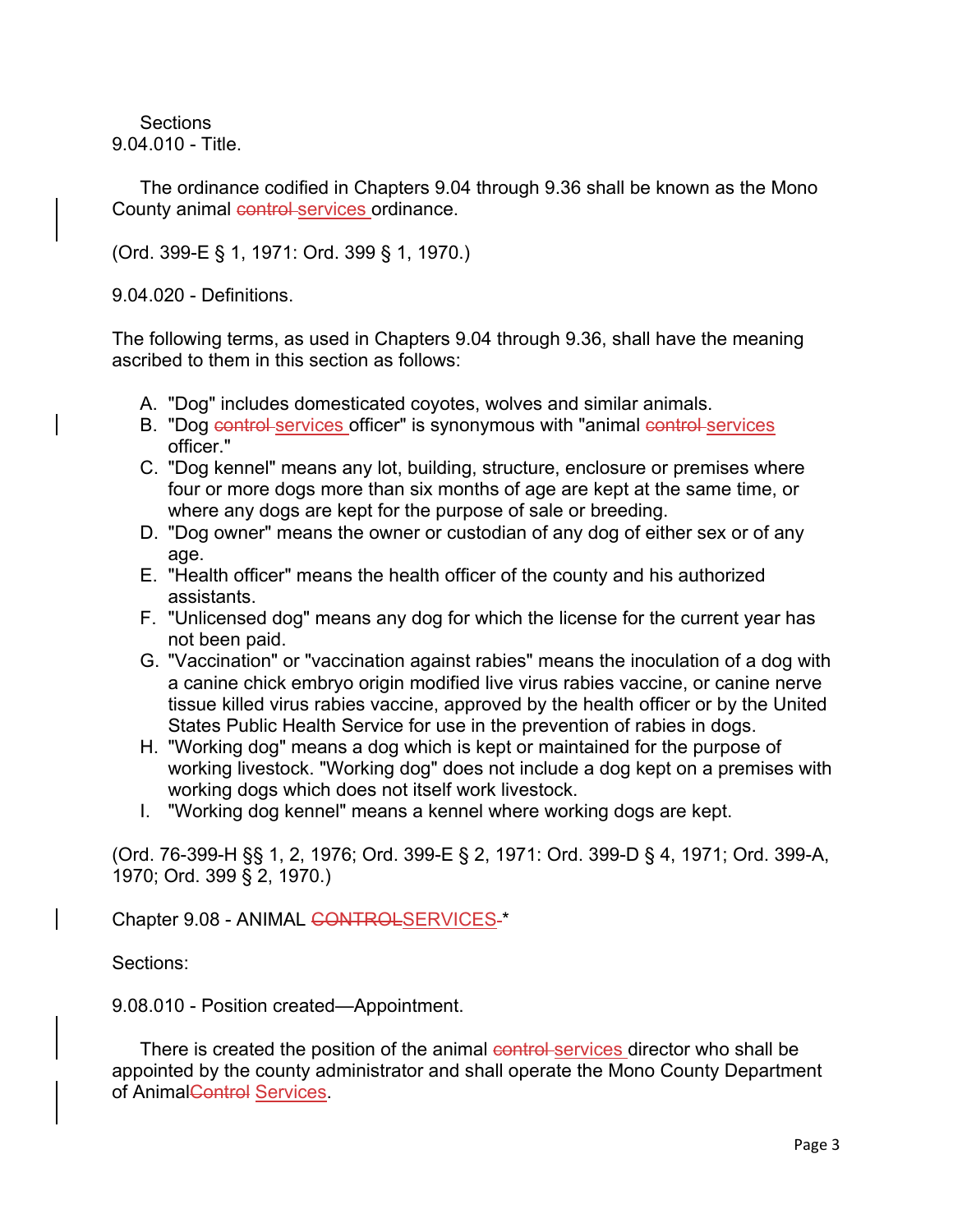(Ord. 02-01 § 1, 2002.)

9.08.020 - Generally.

- A. The animal control services director and his or her other officers are designated as public officers and employees of the county, charged with the duty to enforce the provisions of this chapter and any law of the state relating to the care, treatment and impounding of animals, and they are authorized to issue citations for violations of said laws and provisions in accordance with Section 836.5 of the California Penal Code.
- B. Each such person, while performing his or her respective duties, shall wear a metallic badge of a size and design to be determined by the animal control services director.
- C. The animal control services director and his or her officers, when acting in the course and scope of their employment, are authorized to carry, in county vehicles, unloaded firearms or weapons of a type and caliber approved by the sheriff's department. The animal control services director and his or her officers shall receive initial and recurrent training in the use of any type of firearm or weapon approved for use by the sheriff's department, in order to establish and assure satisfactory proficiency in the use of such weapons commensurate with the safety and welfare of the general public.

(Ord. 02-01 § 1, 2002.)

9.08.030 - Duties.

The animal control services director and his or her officers shall pick up and impound animals as provided in Chapters 9.04 through 9.36 of this code. They shall also enforce the provisions of Chapters 9.04 through 9.36 and any other state law or local ordinances relating to animals.

(Ord. 02-01 § 1, 2002.)

9.08.040 - Fees.

The following fees are imposed, the amount of which shall be set by resolution of the board of supervisors:

- A. Redemption Fee. To redeem a dog from the pound, the amount of which shall include reasonable costs associated with of the care of dogs while impounded.
- B. Turn-in fee. When an animal is voluntarily turned in to the pound by its owner, the amount of which shall include reasonable costs associated with of the care of dogs while impounded.

(Ord. 02-01 § 1, 2002.)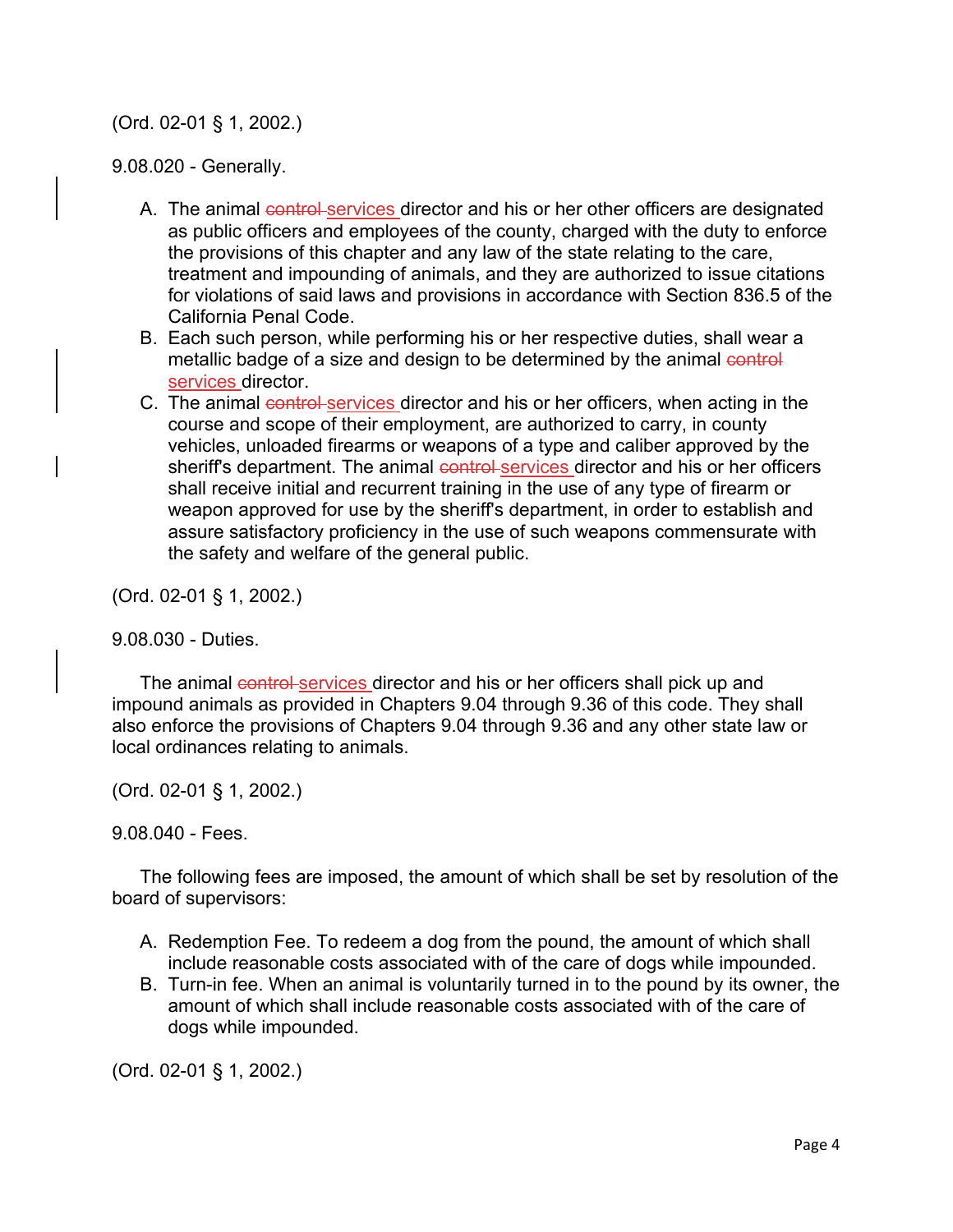9.08.050 - Authority.

Whenever the animal control services director or his or her officers are authorized to take up and impound any animal under the provisions of Chapters 9.04 through 9.36, he or she shall have the authority in the exercise of a sound discretion to shoot to kill any such animal that attacks him or her while he or she is in the act of seizing it for impounding and to shoot any dog at large that has no known owner or home and which cannot be safely caught.

(Ord. 02-01 § 1, 2002.)

Chapter 9.12 - DOG LICENSES\*

Sections:

9.12.010 - License—Required—Fee.

The owner of any dog over the age of four months shall procure a Mono County dog license and pay therefor an annual license fee for each dog in accordance with a resolution of the board of supervisors adopted for the purpose of declaring the fees appropriate for the licensing of nonspayed and nonneutered dogs. Such fee shall be reduced by fifty percent for spayed and neutered dogs, with receipt of an appropriate certificate from a licensed veterinarian declaring the dog to have so spayed or neutered.

(Ord. 02-01 § 2, 2002.)

9.12.020 - License—Term.

- A. All dogs shall be licensed in compliance with applicable State Law, including but not limited to California Health & Safety Code section 121690.
- B. Dogs that have attained the age of 12 months or older and have been fully vaccinated against rabies may be licensed for one-, two- or three-year durations.
- C. Dogs that have not yet been fully vaccinated against rabies or that are exempt from the rabies vaccination under applicable law may only be licensed for a maximum one-year duration and in no event shall any license extend beyond the expiration date of the dog's rabies vaccination.
- D. All dog licenses shall be issued at a rate of \$10 per year for altered dogs (i.e., spayed or neutered) and \$20 per year for unaltered dogs (i.e., nonspayed and nonneutered).
- E. Licenses shall be valid from the last day of the month in which the license is issued or at the expiration of the dog's rabies vaccination, whichever is earlier. If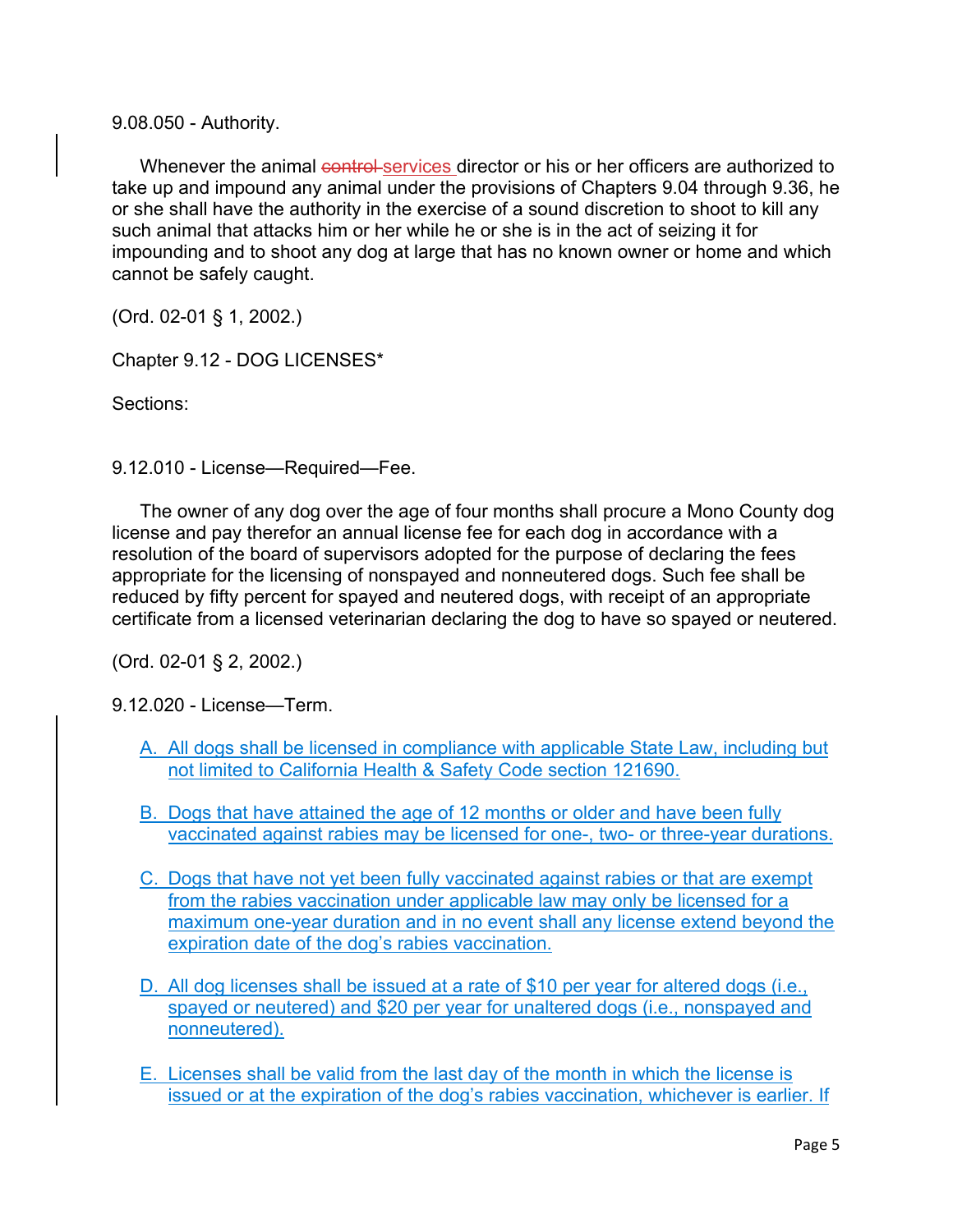a dog's license expired before the license was renewed, then the owner will be responsible for the amount of an annual license for each year that the dog was without such license.

| Term   | <b>Altered</b><br>Dog | <b>Unaltered</b><br>Dog |
|--------|-----------------------|-------------------------|
| 1 Year | ደ1በ                   |                         |
| 2 Year |                       |                         |
| Year   |                       |                         |

(Ord. 02-01 § 2, 2002.)

9.12.030 - License—Collector.

A license collector may be designated by the animal control services director for the purposes of this chapter.

(Ord. 02-01 § 2, 2002.)

9.12.040 - License—Issuance.

The amount of a license fee shall be paid to the license collector and, upon payment thereof, there shall be issued to the person making such payment a dog tag with the date of expiration thereon and the words "Mono County" and "Dog License" plainly inscribed thereona dog tag displaying Mono County Animal Service's name or logo; provided that the owner or custodian of the dog shall have the dog vaccinated and shall present to the license collector a vaccination certificate signed by a licensed veterinarian indicating that the period of time elapsing from the date of vaccination to the date of expiration of the license being issued does not exceed thirty-six months. The vaccination certificate need not be presented whenever the dog has a condition or illness that temporarily renders it unfit to be vaccinated, provided this condition is proved to the satisfaction of the license collector by documentation from a licensed veterinarian.

(Ord. 02-01 § 2, 2002.)

9.12.050 - License—Issued by another government.

- A. The license collector shall honor a dog license issued by authority of another government, but only when all of the following facts exist:
	- 1. The dog license to be honored is current and effective until the thirtieth day of June and this fact is established by proof of a dog license tag, certificate, or receipt of the other government which shows the period for which the license is issued;
	- 2. The dog has been vaccinated against rabies and the period of time elapsing from the date of vaccination to the next thirtieth of June does not exceed thirty-six months and this fact is established by the presentation of a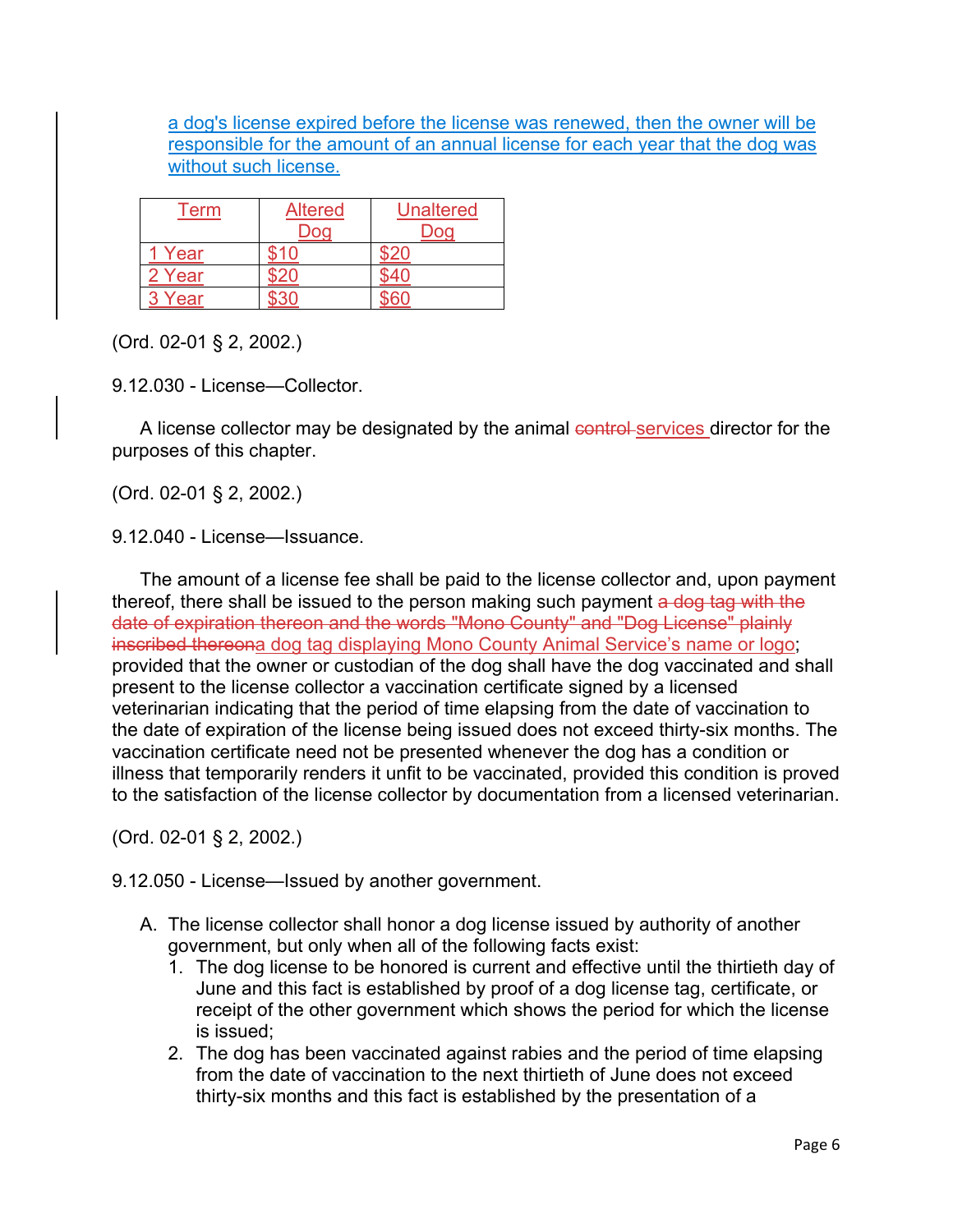vaccination certificate signed by a licensed veterinarian or a dog license tag, receipt, or certificate that on its face establishes the date and type of vaccination;

- 3. The request to so honor the license is made within thirty days after the dog is brought into the county
- B. The dog license shall be honored by the issuance of Mono County dog license, provided that the owner pays a license fee therefor in the amount set by a resolution of the board of supervisors.

(Ord. 02-01 § 2, 2002.)

9.12.060 - License—Tag attachment.

The A permanent dog license tag shall be issued to any person upon the payment of the license fee. provided for in this chapter The dog license tag shall be securely attached fixed to a collar or harness on such the dog for which the tag has been issued. The animal control services director or his or her officers shall impound any dog found not wearing a current Mono County dog license tag.

(Ord. 02-01 § 2, 2002.)

9.12.070 - Licenses—Late Penalty.

If a license renewal fee has not been paid before June 30th of any given year, then a late fee will be imposed as specified in a resolution of the board of supervisors. A late fee in an amount determined annually by the County Board of Supervisors shall be added to the regular license fee when the license being renewed has been expired for 30 days or longer.

(Ord. 02-01 § 2, 2002.)

Chapter 9.16 - KENNEL LICENSES

Sections:

9.16.010 - Kennel license.

Every person owning or operating a kennel or place where four or more dogs are kept for breeding, boarding, training or other commercial purposes in lieu of obtaining licenses for the individual dogs kept therein may obtain a kennel license for all dogs regularly kept therein; provided, however, all such dogs shall be vaccinated as provided in Chapters 9.04 through 9.36. It is unlawful for any person to fail to procure the license. The fee therefor shall be set by resolution of the board of supervisors in a amount not to exceed the county's costs of administering this chapter, which fee shall be due, payable, delinquent, penalized, and proratable in the same manner as is provided for individual dog licenses in Chapter 9.12. Before any kennel license is issued, a permit therefor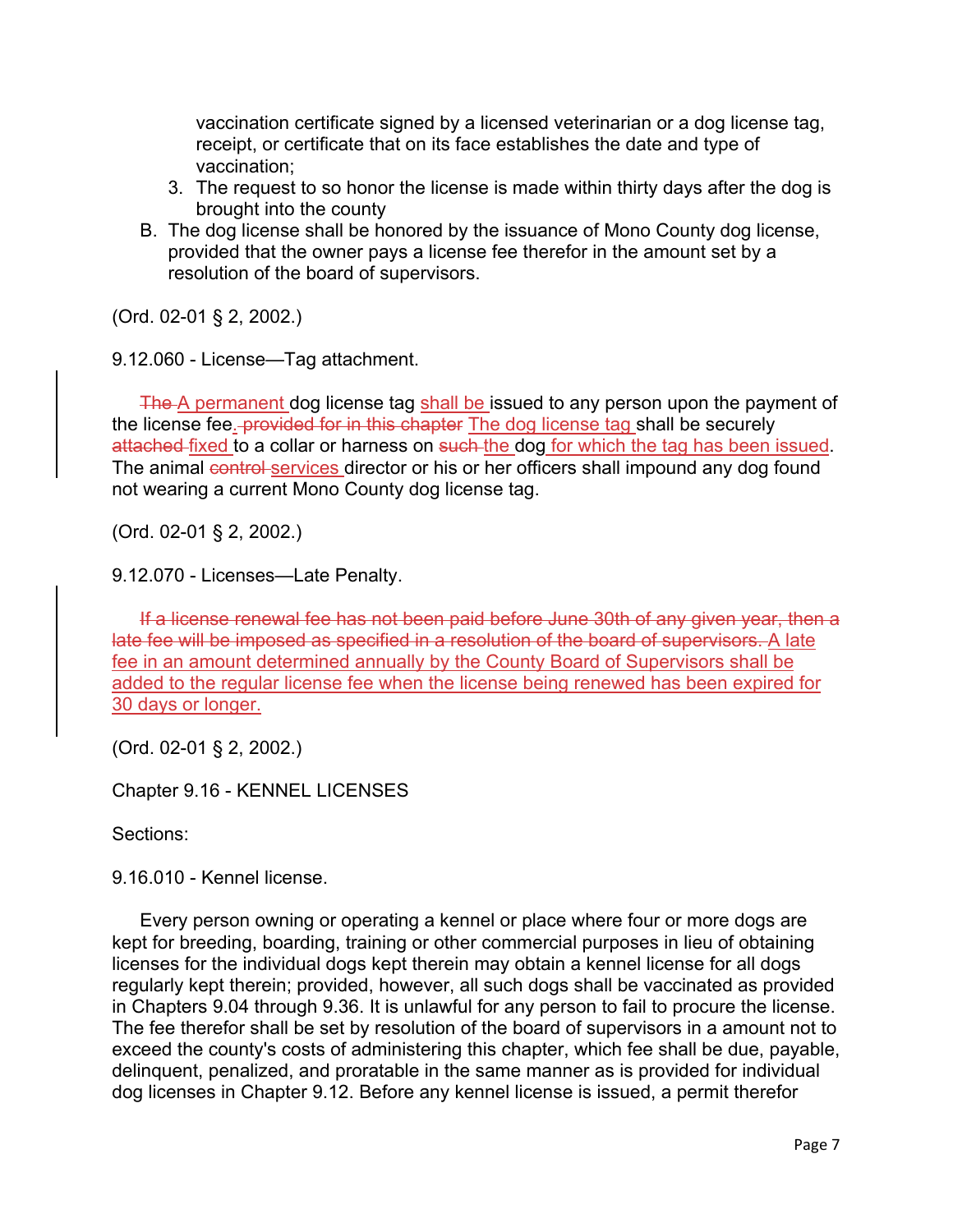shall be obtained from the health officer, and all kennels shall be so constructed as to prevent dogs confined therein from running at large or leaving the premises where the kennel is maintained. It shall be operated and constructed in a sanitary and proper manner so that the same will not become a nuisance to the neighborhood thereof. The operation of all kennels licensed pursuant to provisions of this section shall be subject to reasonable regulations of the health officer.

(Ord. 99-10 § 7, 1999: Ord. 399 § 5, 1970.)

9.16.020 - Working dog kennel license.

Every person owning or operating a working dog kennel, in lieu of obtaining licenses for the individual dogs kept therein, may obtain a working dog kennel license for all dogs regularly kept therein, at a fee set by resolution of the board of supervisors not to exceed the county's cost of administering this chapter; provided, however, all such dogs are vaccinated as provided in Chapter 9.04 through 9.36.

(Ord. 99-10 § 8, 1999: Ord. 766-399-H § 3, 1976.)

Chapter 9.20 - VACCINATION OF DOGS\*

Sections:

9.20.010 - Vaccination—Required.

Every person who keeps or harbors any dog over the age of four months shall have such dog vaccinated against rabies by a duly licensed veterinarian, with a canine antirabies vaccine approved by and in a manner prescribed by the California Department of Health Services.

(Ord. 85-399-N § 3 (part), 1985.)

9.20.020 - Dog imported into county—Vaccination provisions.

Every person bringing any dog into the county which has not been vaccinated with a canine anti-rabies vaccine approved by and in the manner prescribed by the California Department of Health Services, prior to importation, shall cause such dog to be vaccinated within thirty days after its arrival in the county.

(Ord. 85-399-N § 3 (part) 1985.)

9.20.030 - Vaccination—Certificate—Exhibition upon demand.

On demand of the animal control services officer, every person keeping or harboring any dog over four months of age shall exhibit to the animal control services officer a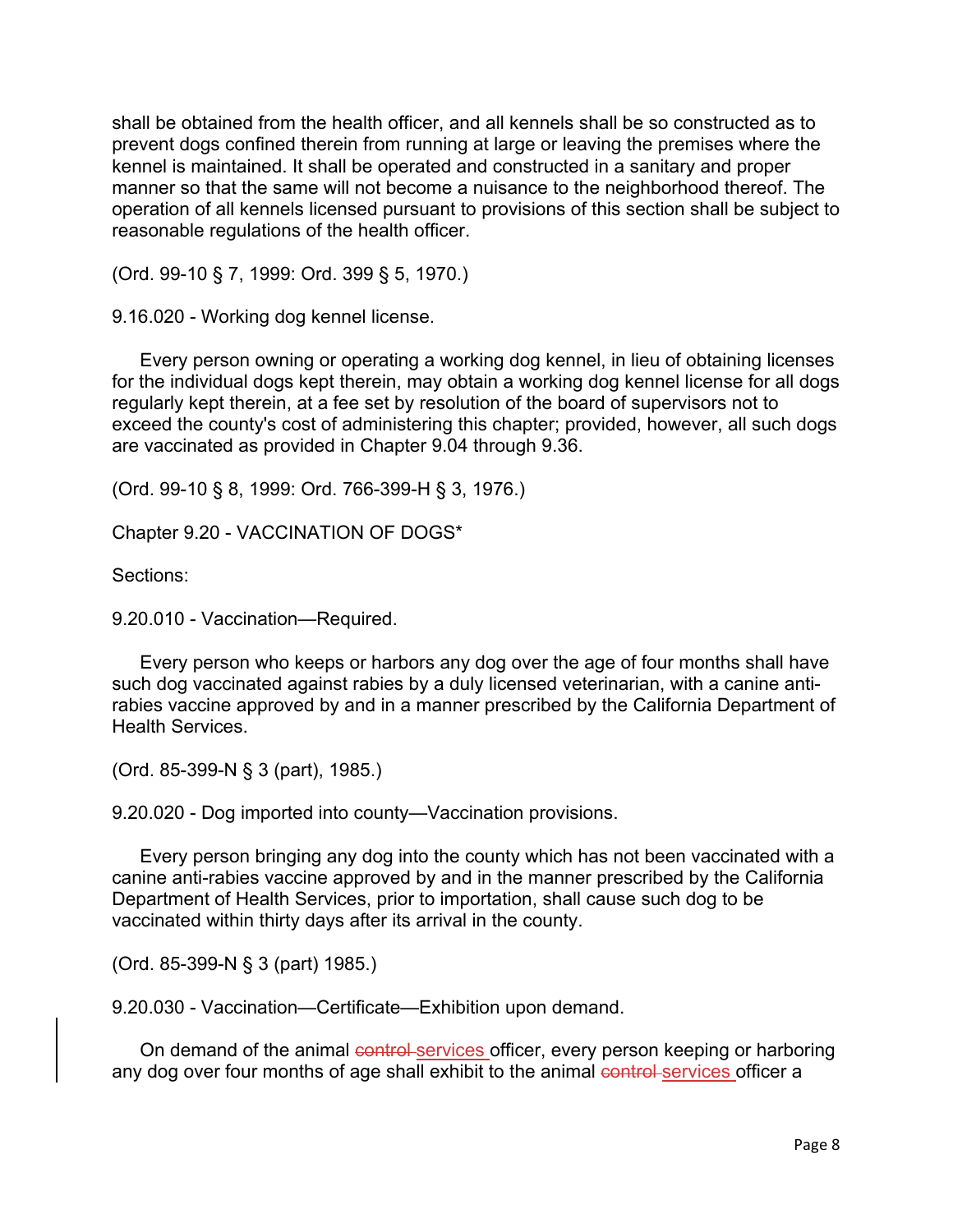certificate of a duly licensed veterinarian certifying that the dog has been vaccinated, the date of the vaccination and the type of vaccine used.

(Ord. 85-399-N § 3 (part), 1985.)

9.20.040 - Vaccination—Certificate—Issuance—Contents.

- A. Every person practicing veterinary medicine in the county who vaccinates a dog with rabies vaccine shall issue to the owner of the dog a duplicate original of a certificate signed by the veterinarian which states:
	- 1. The name and address of the owner or harborer of the vaccinated dog;
	- 2. The kind of vaccine used, the name of the manufacturer, and the date of vaccination;
	- 3. The breed, age, color, sex, and name of the vaccinated dog.
- B. The original copy of the certificate shall be mailed to the animal control services director within ten days after the date of vaccination.

(Ord. 85-399-N § 3 (part), 1985.)

9.20.050 - Violation—Penalty.

Any person violating the provision of this chapter shall be guilty of an infraction and upon conviction shall be punishable by:

- A. A minimum fine not less than fifteen dollars for the first violation;
- B. A minimum fine not less than thirty dollars for a second violation of this chapter within one year.

(Ord. 85-399-N § 3 (part), 1985.)

Chapter 9.24 - IMPOUNDMENT OF ANIMALS

Sections:

9.24.010 - Impounding.

Any officer may take up and impound in the county pound any animal including any unlicensed dog or dog bearing no license tag as herein provided which may be found running at large off the premises of the owner and not in the presence of the owner or a member of his family, and may take up and impound any licensed dog or dog bearing a license tag which appears to be lost or strayed and the owner of which cannot be found with diligence.

(Ord. 399-E § 3, 1971: Ord. 399 § 6, 1970.)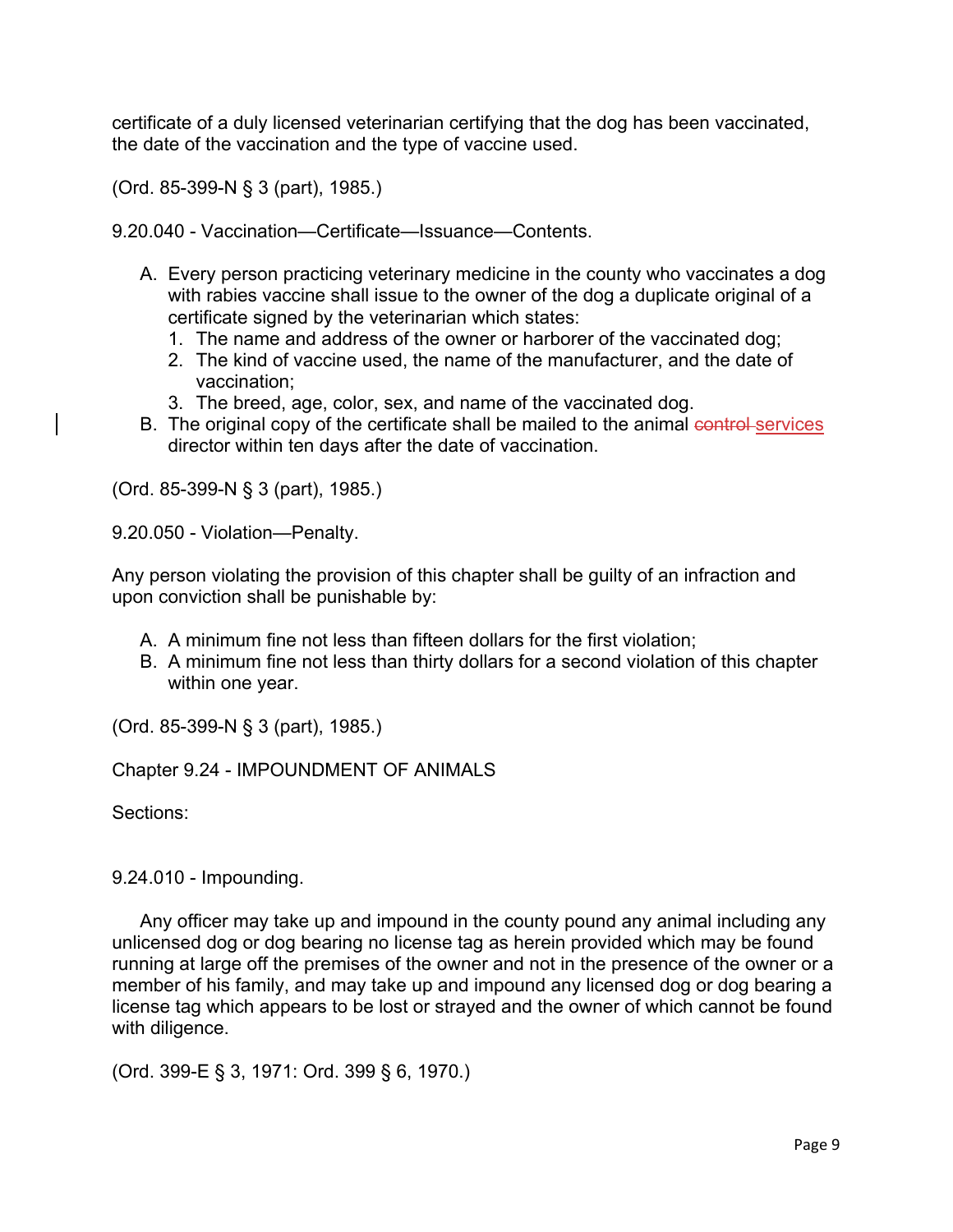9.24.020 - Pound established.

The board of supervisors shall establish or cause to be established by contract or agreement with an agency, society or organization organized for that purpose a suitable place for the impounding of dogs from the unincorporated areas of the county, which premises shall be considered as the Mono County pound; provided, that nothing herein contained shall be construed as preventing the pound from being operated in conjunction with a pound operated by the agency, society, organization or public agency in or for any city or county.

(Ord. 399 § 16, 1970.)

9.24.030 - Stray animals.

The animal control services officer may take up and impound any stray or abandoned animal, and thereupon hold and dispose of any such animal as provided herein.

(Ord. 399-E § 8, 1971: Ord. 399 § 23.1, 1970.)

Chapter 9.28 - DISPOSITION AND REDEMPTION OF IMPOUNDED ANIMALS

Sections:

9.28.010 - Disposition—Generally.

Any animal, including any dog which bears a valid tag, taken up and impounded and which is not redeemed within a period of six days from the date of the taking up may be destroyed by the animal control services officer in a humane manner, or if such animal is saleable, may be sold for cash at a private sale without notice for such price as the animal control services officer deems reasonable and proper or he may deliver any such unredeemed dog to the United States military authorities; provided, however, it shall be the duty of the animal control services officer within three days after the impounding of any dog bearing a license tag to mail a notice of such impounding in a sealed envelope directed to the licensee at the address shown by the application therefor on file with the license collector.

(Ord. 399-E § 4, 1971: Ord. 399 § 7, 1970.)

9.28.020 - Disposition—Unlicensed dogs.

Any unlicensed dog or dog bearing no license tag taken up and impounded pursuant to the provisions of Chapters 9.04 – 9.36 and which is not redeemed in the manner hereinafter provided within a period of three full days from the time of the taking up may be destroyed by the dog control services officer in a humane manner, or if such dog is saleable, may be sold for cash at private sale without notice for such price as the dog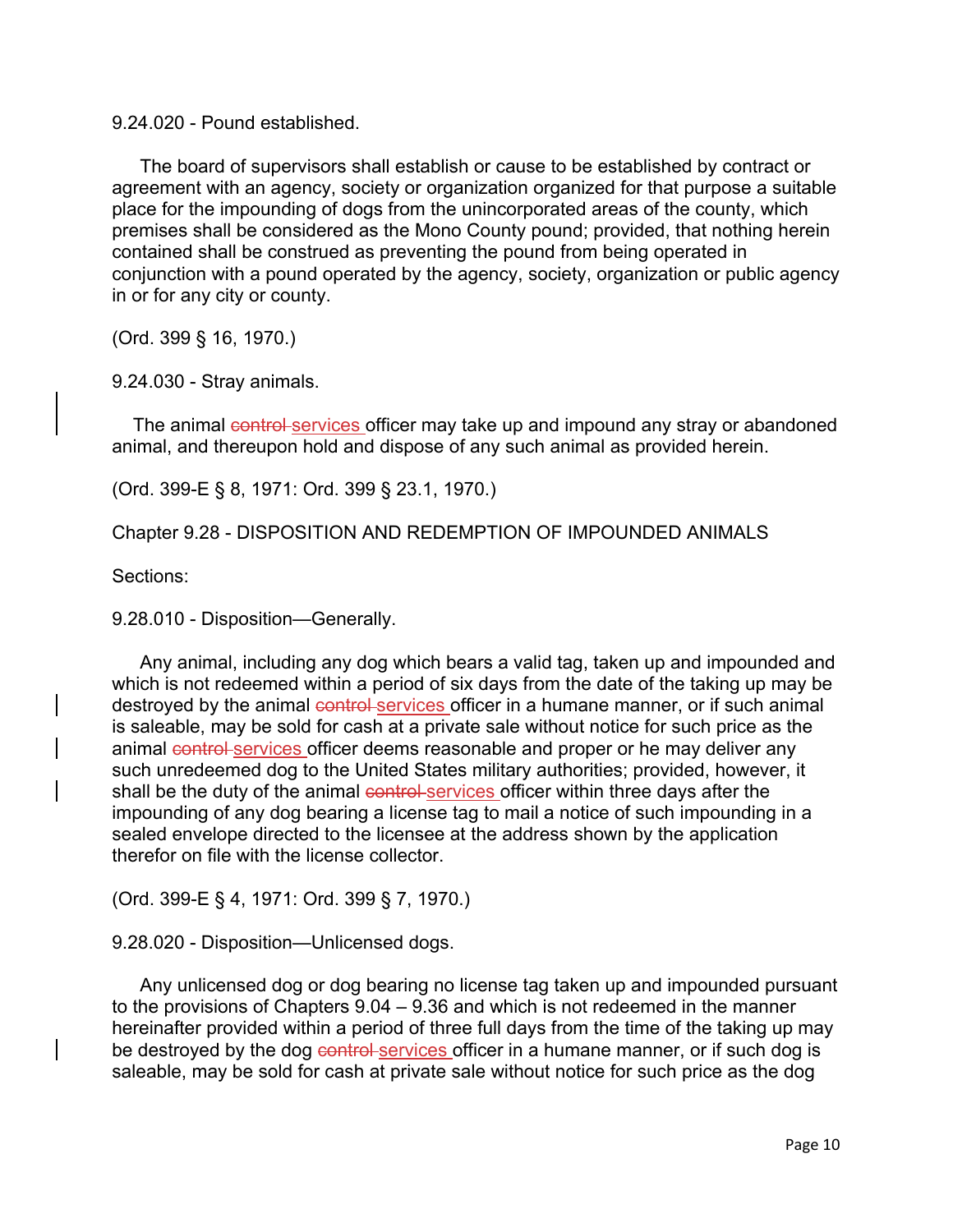control services officer deems reasonable and proper or he may deliver such redeemed dog to the United States military authorities.

(Ord. 399 § 8, 1970.)

9.28.030 - Impounded animals—Sale.

When any animal is sold by the animal control services officer as provided by Sections 9.28.010 and 9.28.020, it shall be his duty to deliver to the purchaser of such animal a statement in writing, which statement shall contain a description of the animal sold, the date when the animal was impounded, the date of sale and the amount of the purchase price. Before any dog is released to the purchaser, he shall obtain a license therefor. The animal control services officer shall retain a duplicate of all statements issued by him in connection with the sale. All sales made under the provisions of this section shall convey a good and valid title to the purchaser, and the previous owner of the animal so sold thereafter shall be barred from all right to recover the same; provided, however, that if such original owner appears within three months after the date of the sale and proves to the satisfaction of the animal control services officer that he was the owner of such animal, and upon making a verified claim therefor to the board of supervisors, he shall be reimbursed for any such sum as has been realized from the sale of the animal less such redemption fees as he would have been required to pay had he redeemed the animal as hereinafter provided on the date of such sale, plus the further sum of three dollars.

(Ord. 399-E § 5, 1971: Ord. 399 § 9, 1970.)

9.28.040 - Impounded animals—Redemption.

The owner or person entitled to the possession of any animal impounded may at any time prior to its sale or disposal as provided in this chapter redeem the same. Such person desiring to redeem an animal shall deliver to the animal control services officer a statement on a form prepared by the animal control services officer which shall contain a description of the animal sought to be redeemed, the name and address of the claimant and the statement that he is the owner of such animal. It shall be the duty of the animal control services officer to issue to such person a written statement containing the name and address of the claimant, a description of the animal to be redeemed, the date when the animal was impounded and accrued fees for its redemption, care and accrued license fee, if any, which statement shall serve as a certificate of redemption and receipt for the fee paid. The animal control services officer shall keep duplicates of all statements issued by him.

(Ord. 399-E § 6, 1971: Ord. 399 § 10, 1970.)

9.28.050 - Impound fees and other fees.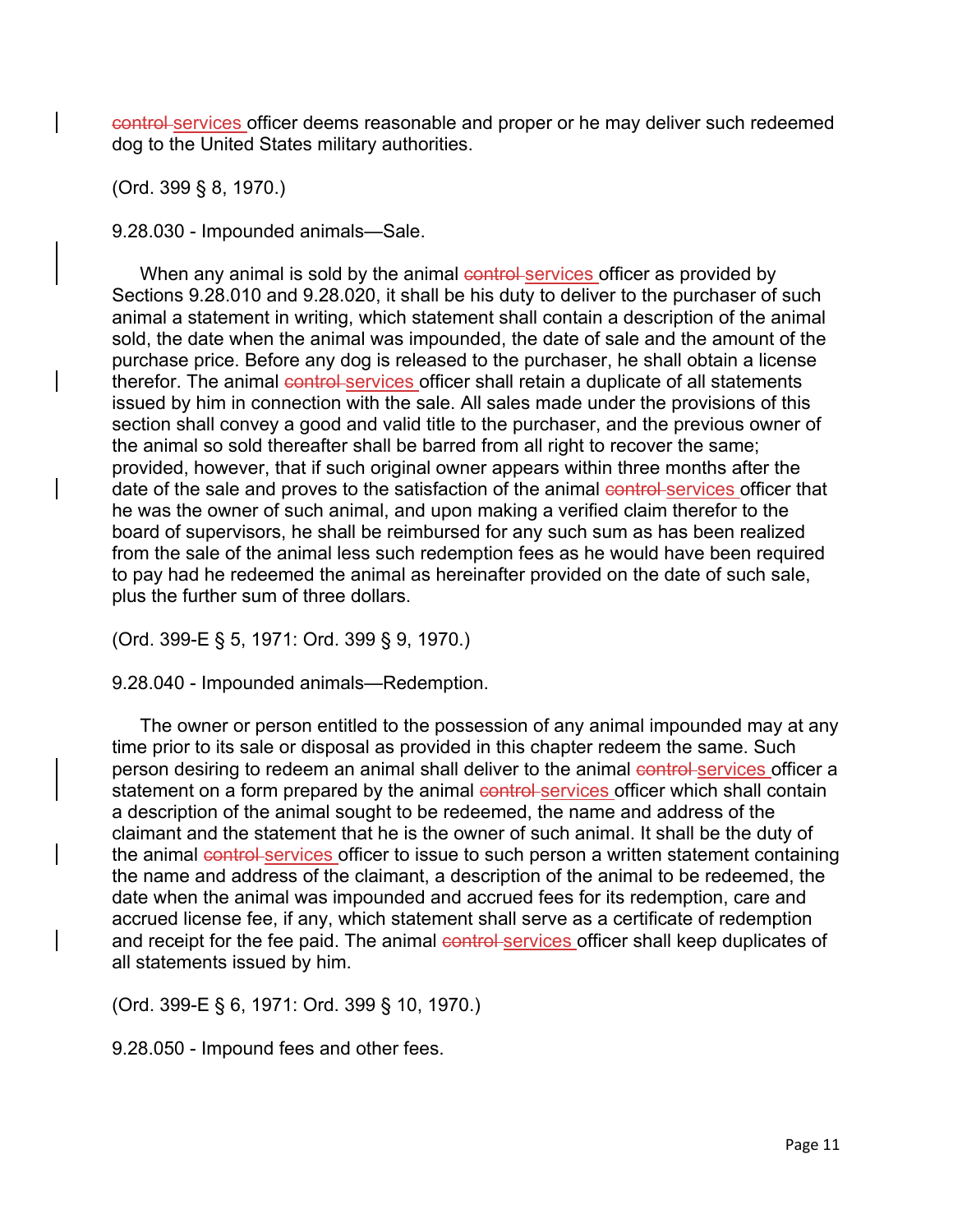Fees for the redemption of impounded animals shall be set by resolution of the board of supervisors in amounts not to exceed the county's costs administering this chapter. The board of supervisors may also establish and set by resolution such other fees as it may deem appropriate for animal control services, including but not limited to euthanasia, disposal, adoption, plan-checks, turn-ins, and boarding, in amounts not to exceed the county's costs of providing such services.

(Ord. 99-10 § 9, 1999: Ord. 399-E § 1971: Ord. 399 § 11, 1970.)

Chapter 9.32 - PROTECTION AGAINST RABIES—QUARANTINE

Sections:

9.32.010 - Suspected rabid or biting dog—Owner's duty.

Whenever the owner of any dog observes or learns that such dog has shown symptoms of rabies or has acted in a manner which would lead a reasonable person to suspect that it might have rabies, or that it has been bitten by a dog having rabies or suspected of having rabies, or otherwise exposed to rabies, or has bitten a human being, such person shall immediately notify the health officer and shall immediately confine the dog.

(Ord. 399 § 12, 1973.)

9.32.020 - Quarantine—Procedure.

Whenever any dog has bitten any human being or whenever the health officer has reasonable grounds to suspect that the dog has rabies, he is empowered to immediately quarantine the dog either upon the premises of the owner or within the county pound. Such quarantine shall be by written notice served upon the owner of the dog and shall contain the statement that the dog is quarantined and the instructions to be followed. If the quarantine is upon the premises of the owner of the dog, it shall be immediately confined within a locked enclosure so constructed that it cannot escape or have contact with any other animal or human being other than the person responsible for its care, or at the discretion of the health officer it may be kept under restraint by leash in charge of a responsible person or under such other restriction as the health officer may deem necessary; provided, however, that the owner may, in lieu of quarantine of the animal upon the premises, place the same in care of a duly licensed veterinarian for the purpose of confinement. The owner of any such dog quarantined on the premises shall immediately report to the health officer any change in disposition or unusual actions of the dog. The dog shall be kept quarantined and restrained until the health office shall in writing order its destruction or release. Where such dog is quarantined in the county pound, it shall be restrained for a sufficient period to determine whether or not it is infected with rabies and thereupon shall be destroyed if determined to be rabid, or if not, released to the owner. Upon its release the owner thereof shall be notified in writing and the dog shall be released to him upon the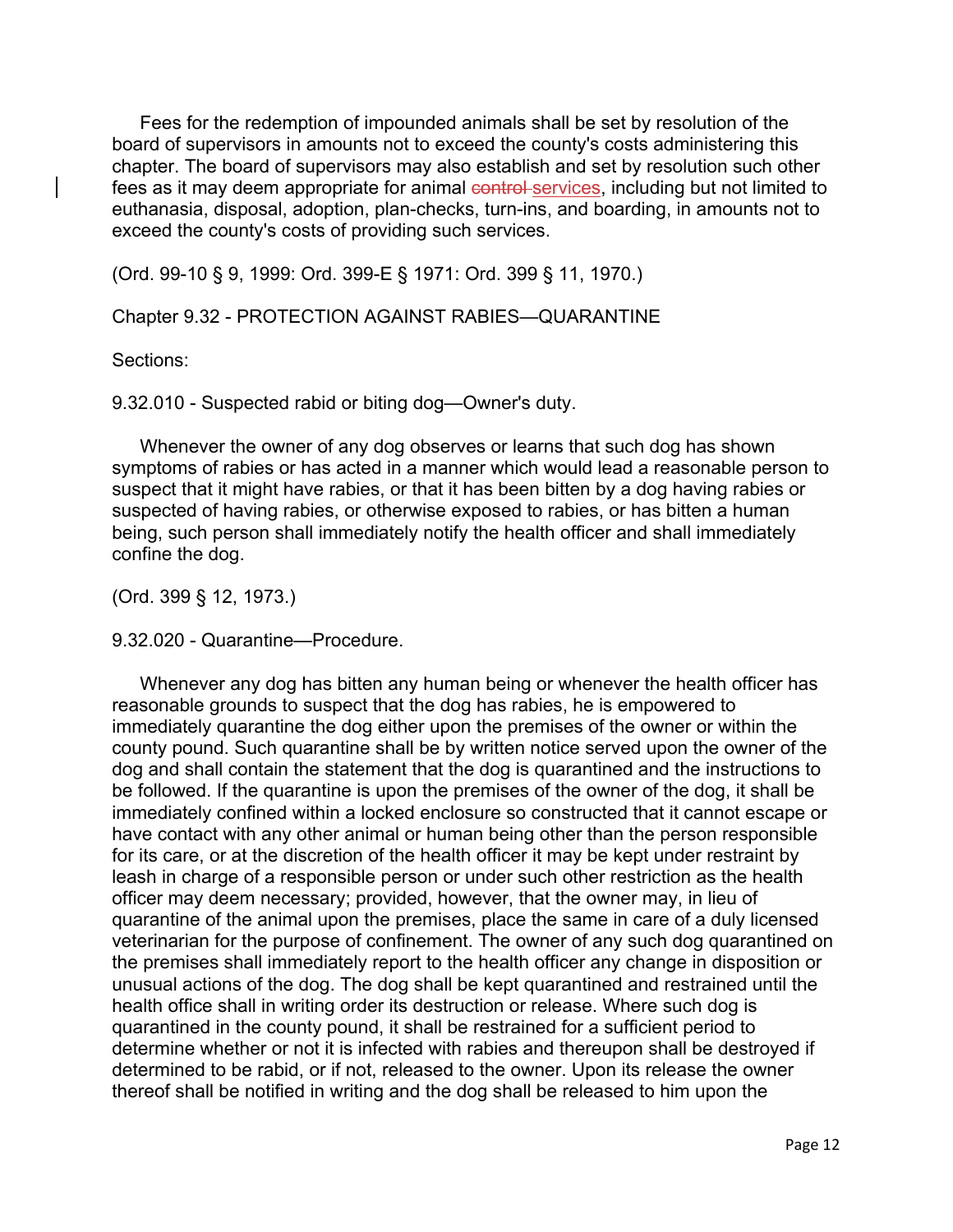payment of the sum of seventy-five cents for each day the dog has been detained in the pound as a charge for keeping such animal; provided, however, that if no person lawfully entitled thereto appears within six days from the date of the giving of such written notice and claims the dog and pays for such charges, it may be sold or destroyed as provided in Chapter 9.28.

(Ord. 399 § 13, 1970.)

9.32.030 - Quarantine—Violation.

When any dog is quarantined, it is unlawful for the owner or person in possession thereof to violate the quarantine by removing the dog from the premises, allowing it to run at large, destroying it without authorization, concealing it from the health officer or disobeying any other quarantine restriction which may have been imposed by the health officer.

(Ord. 399 § 14, 1970.)

Chapter 9.36 - PROHIBITED ACTS

Sections:

9.36.010 - Prohibited acts—Generally.

- A. No unauthorized person shall remove any current, valid license tag from any dog.
- B. No person shall attach to or keep upon any dog any license tag provided for in Chapters 9.04 through 9.36, except a tag issued for such dog under the provisions of Chapters 9.04 through 9.36.
- C. No person shall harbor or keep any dog which is not licensed in accordance with the requirements of Chapters 9.04 through 9.36.
- D. No person shall interfere with, oppose or resist any animal control services officer who is taking up or impounding animals or issuing citations, while such animal control services officer is engaged in the performance of any act authorized by Chapters 9.04 through 9.44 of the Mono County Code.

(Ord. 82-399-L § 2, 1982; Ord. 399 § 15, 1970.)

9.36.020 - Interference with use of highways.

It is unlawful for any person or owner in possession thereof to permit any dog to be at large which attacks, worries or barks at pedestrians, vehicles or other users of the public areas, roads, streets and highways.

(Ord. 82-399-L § 3, 1982: Ord. 399 § 20, 1970.)

9.36.030 - Noisy dogs.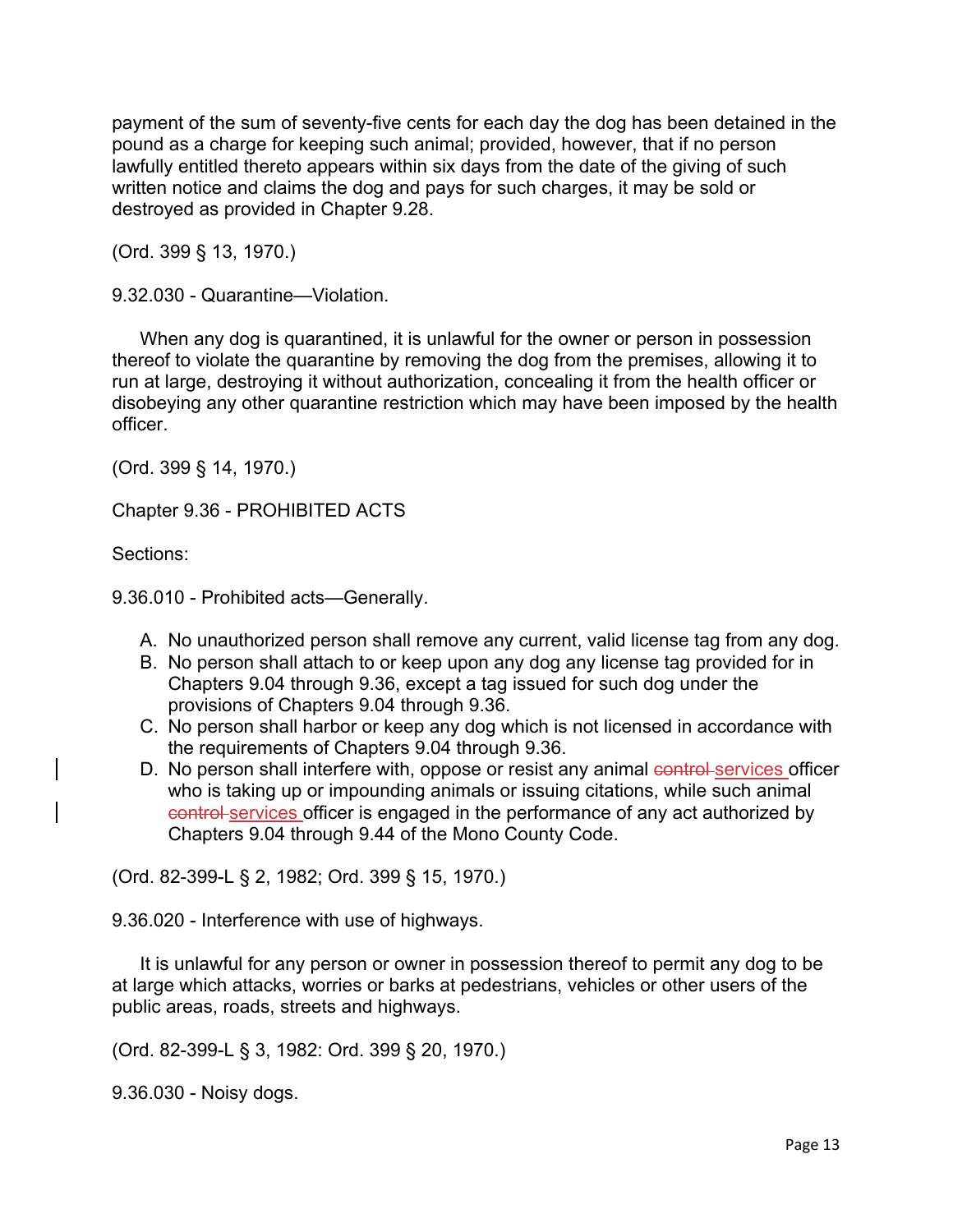It is unlawful for any person to permit any dog owned by him or in his possession or under his control to habitually destroy the peace and quiet of any person or neighborhood by habitual barking or howling.

(Ord. 399 § 21, 1970.)

9.36.040 - Dog nuisances.

It is unlawful for any person to permit any animal owned by him or in his possession or under his control to commit a nuisance in any public place or on the property of another.

(Ord. 82-399-L § 4, 1982: Ord. 399 § 22, 1970.)

9.36.050 - Violation—Penalty.

Any person violating the provisions of this chapter shall be guilty of an infraction and upon conviction shall be punishable by:

- A. A minimum fine not less than thirty dollars for the first violation;
- B. A minimum fine not less than fifty dollars for a second violation of this chapter within one year;
- C. A minimum fine not less than seventy-five dollars for a third or more violation of this chapter within one year.

(Ord. 82-399-L § 5, 1982.)

Chapter 9.37 - PROHIBITED ACTS—POLICE DOGS

Sections:

9.37.010 - Prohibited activities.

It is unlawful for any person who is not an officer or employee of the Mono County sheriff's department to touch, strike, feed, tease, bother or otherwise harass or interfere with any dog utilized by the Mono County sheriff's department for law enforcement investigation, patrol or crowd control activities while the dog is in the presence of a sworn officer of the Mono County sheriff's department, is in its regular kennel, or is kept in a Mono County sheriff's department patrol vehicle.

(Ord. 83-399-M § 2 (part), 1983.)

9.37.020 - Penalties.

This chapter may be enforced as either a misdemeanor or an infraction. If enforced as a misdemeanor, conviction of an offense hereunder shall be punishable by up to six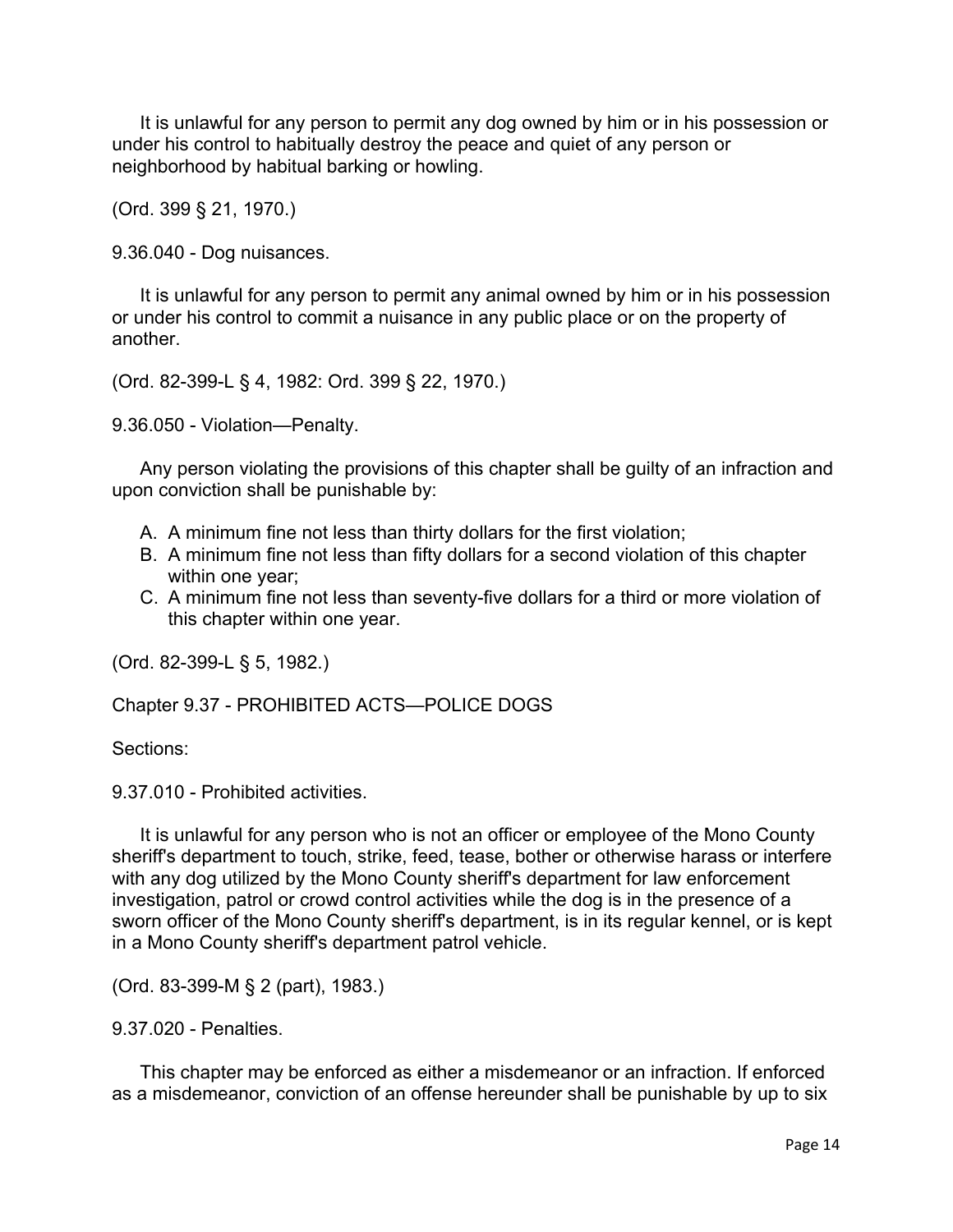months in custody and/or a five hundred dollar fine and a minimum fine imposed of not less than one hundred dollars.

(Ord. 83-399-M § 2 (part), 1983.)

Chapter 9.40 - POTENTIALLY DANGEROUS AND VICIOUS DOGS

Sections:

9.40.010 - Incorporation of state law.

Chapter 9 of Division 14, Article 1, commencing with Section 31601 of the Food and Agriculture Code, is adopted and made a part of this code.

(Ord. 91-9 § 2 (part), 1991.)

9.40.020 - Administrative hearing officer.

Pursuant to Section 31621 of the Food and Agriculture Code, the county administrative officer shall appoint a county employee to serve as a hearing officer. The hearing officer shall make the determinations described in Sections 31621 and 31622(a) of the Food and Agriculture Code.

(Ord. 91-9 § 2 (part), 1991.)

9.40.030 - Appeals.

The petitioner or the owner or keeper of the dog may appeal a determination made by the hearing officer to the Mono County justice court. The appeal shall be filed within five days of the receipt of the notice of determination of the hearing officer and shall be accompanied by a filing fee of twenty dollars made payable to the county clerk.

(Ord. 91-9 § 2 (part), 1991.)

Chapter 9.44 - DOG REGULATIONS

Sections:

9.44.010 - Definitions.

As used in this chapter:

A. "At large." It shall be unlawful for any person owning, harboring, or having the care, custody, or possession of any dog to keep or maintain any dog in any place in the designated leash law areas of the county except fastened securely by a chain, rope, or leash or except securely confined within private property legally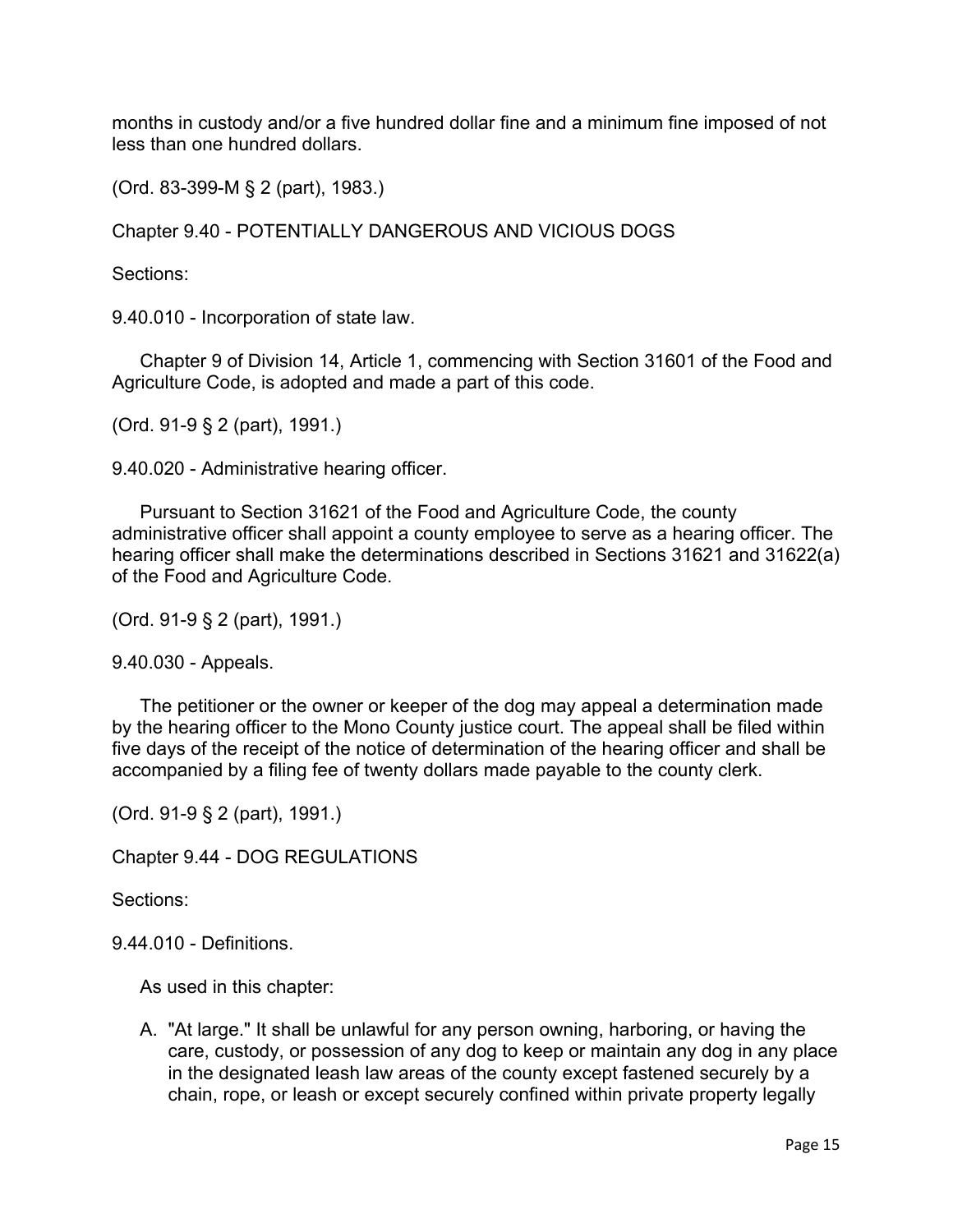controlled by the person in possession of the dog. Further, any dog off the premises of its owner or person having the care, custody or possession, shall be on a rope, chain, or leash, not exceeding six feet in length and under the immediate physical control of a competent person. Further, the term "at large" shall not include any dog being trained in obedience or other class or being exhibited at show or obedience trial, or being trained for or used for bona fide hunting purposes, or that is engaged in the herding, grazing or control of livestock, and while under the immediate vocal control of a competent person.

B. "June Lake" means that certain unincorporated area of the June Lake Loop area of Mono County, described as follows:

All that land within Sections 1, 2, 3, 4, 5, 8, 9, 10, 11, 12, 14, 15, 16, 17, 20, 21, and 22, Township 2 South, Range 26 East, Mount Diablo Base and Meridian.

C. "Hilton Creek" means that certain unincorporated area of Hilton Creek, more particularly described as follows:

Beginning at the northeast corner of Section 35, Township 4 South, Range 29 East, Mount Diablo Base and Meridian, thence west one-fourth mile, thence south one-half mile, thence west one-fourth mile to the center of Section 35, Township 4 South, Range 29 East, Mount Diablo Base and Meridian, thence north one-eighth mile, thence west one-fourth mile, thence north one-eighth mile, thence west one-fourth mile, thence north five-eighths mile, thence east one-fourth mile, thence south one-eighth mile, thence east one-half mile, thence north one-fourth mile, thence east one-half mile, thence south one-half mile, thence west one-fourth mile to the point of beginning.

D. "Mammoth-June Lake Airport" means that certain airport within the county of Mono more particularly described as follows:

A portion of Sections 1, 2 and 3, Township 4 South, Range 28 East, Mount Diablo Base and Meridian.

E. "White Mountain Estates" means that unincorporated area of Mono County more particularly described as follows:

The S.E. ¼, S.W. ¼ and the S.½, S.E. ¼, Section 22, T.5.S., R.23E. M.D.M., in the county of Mono, state of California.

F. "Lee Vining" means that certain unincorporated area of Lee Vining, more particularly described as follows:

That portion of Sections 4, 5, 8, 9, and 16, Township 1 North, Range 26 East, Mount Diablo Base and Meridian, described as follows:

The South one-half of the south west one-quarter of Section 4, the South east onequarter of the south east one-quarter of Section 5, the north east one-quarter of the north east one-quarter of Section 8, the west one-half of Section 9 and the north onehalf of the north west one-quarter of Section 16.

G. "Wheeler Crest" means that certain unincorporated area including Sky Meadow, Swall Meadows and Pinion Ranch, more particularly described as follows: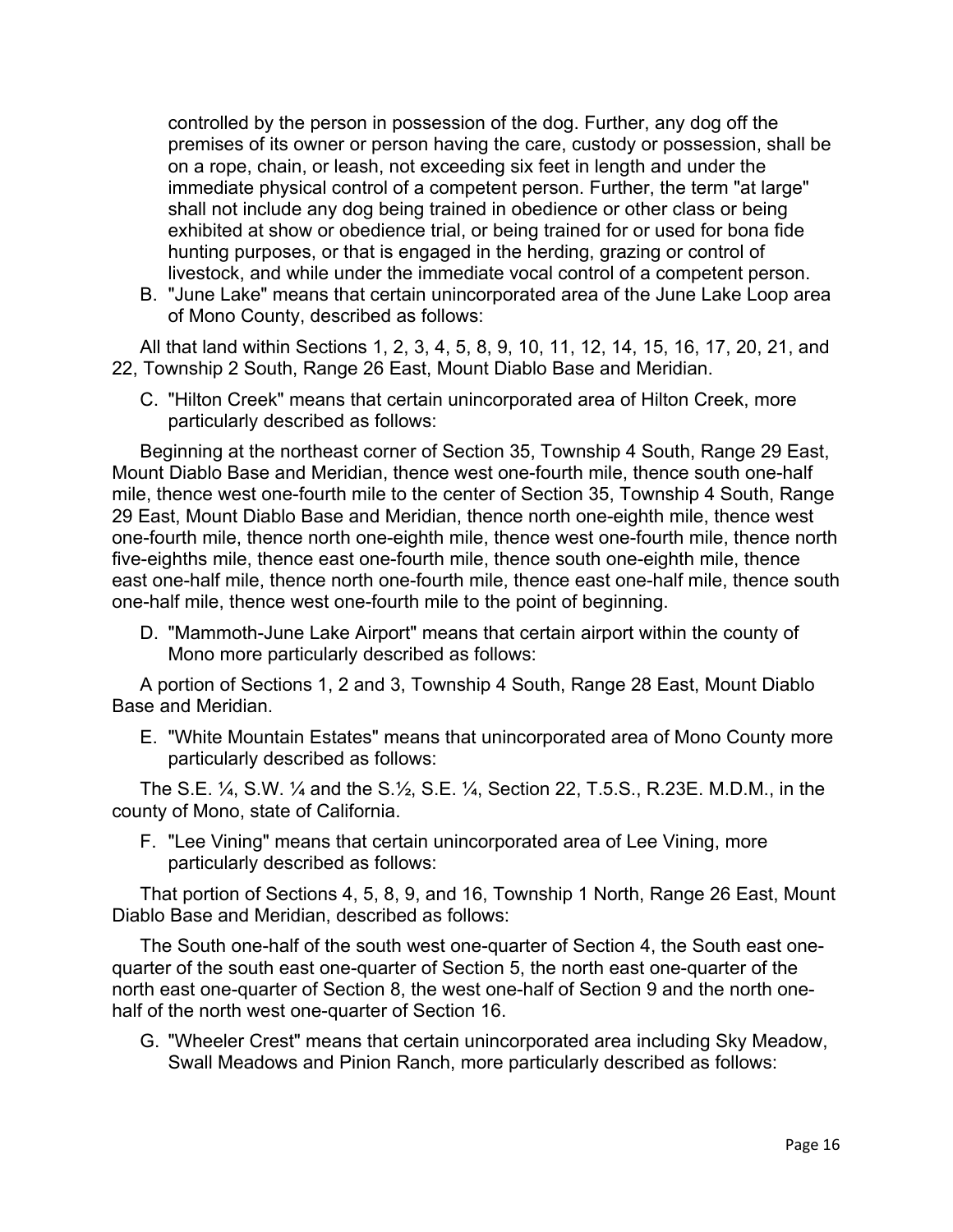That portion of Sections 13, 14, 23 and 24, Township 5 South, Range 30 East, Mount Diablo Base and Meridian, described as follows:

The west one-half of the southwest one-quarter and the west one-half of the east one-half of the southwest one-quarter of Section 13.

The south one-half of the northeast one-quarter of the northwest one-quarter of the northeast one-quarter, the east one-half of the southeast one-quarter of the northwest one-quarter of the northwest one-quarter, the south one-half of the northeast onequarter of the northwest one-quarter, the south one-half of the northwest one-quarter of the northeast one-quarter, the north one-half of the southwest one-quarter of the northwest one-quarter, the north one-half of the southeast one-quarter of the northwest one-quarter, the southwest one-quarter of the northeast one-quarter, the south one-half of the north one-half of the southeast one-quarter of the northeast one-quarter, the south one-half of the southeast one-quarter of the northeast one-quarter and the southeast one-quarter, of Section 14.

The northeast one-quarter of the northeast one-quarter of the northwest one-quarter, the north one-half of the northwest one-quarter of the northeast one-quarter, the north one-half of the northeast one-quarter of the northeast one-quarter, the north one-half of the south one-half of the northwest one-quarter of the northeast one-quarter and the north one-half of the south one-half of the northeast one-quarter of the northeast onequarter of Section 23.

The northwest one-quarter, the northeast one-quarter, the southwest one-quarter and the west one-half of the southeast one-quarter of Section 24.

- H. "Chalfant" means that unincorporated area of Mono County in Sections 8, 9 and 17 of Township 5 South, Range 33 East, Mount Diablo Base and Meridian, depicted in the map entitled Prohibited Area 944.010(H)—Chalfant, a copy of which is reproduced in this chapter of the county code and is attached as Exhibit A to the ordinance that added this subsection to Section 9.44.010.
- I. "Sunny Slopes and Pine Glade" means those portions of Sections 28, 29, 32 and 33 located in Township 4 South, Range 30 East, Mount Diablo Base and Meridian, more particularly described as follows: (1) the west half of Section 28; (2) the east half of Section 29; (3) all of that portion of Section 32 located northerly of U.S. Highway 395; and (4) all of that portion of Section 33 located northerly of U.S. Highway 395.

(Ord. 03-01 § 1, 2003; Ord. 97-10 §§ 1, 2, 1997; Ord. 89-423-§ 1, 1989; Ord. 89-423-H § 1, 1989; Ord. 89-423-G § 1-3, 1989; Ord. 82-399-L § 6, 1982; Ord. 81-339-K § 1, 1981; Ord. 79-423-E § 1, 1979; Ord. 72-423C § 1, 1973; Ord. 72-423A § 1, 1972; Ord. 72-423 § 1, 1972.)

## **9.44.020 - Prohibited acts.**

No person owning or having possession, charge, custody or control of a dog in the areas June Lake, Hilton Creek, the Mammoth-June Lake Airport, White Mountain Estates, Lee Vining, Wheeler Crest or Chalfant, shall allow the dog to run at large.